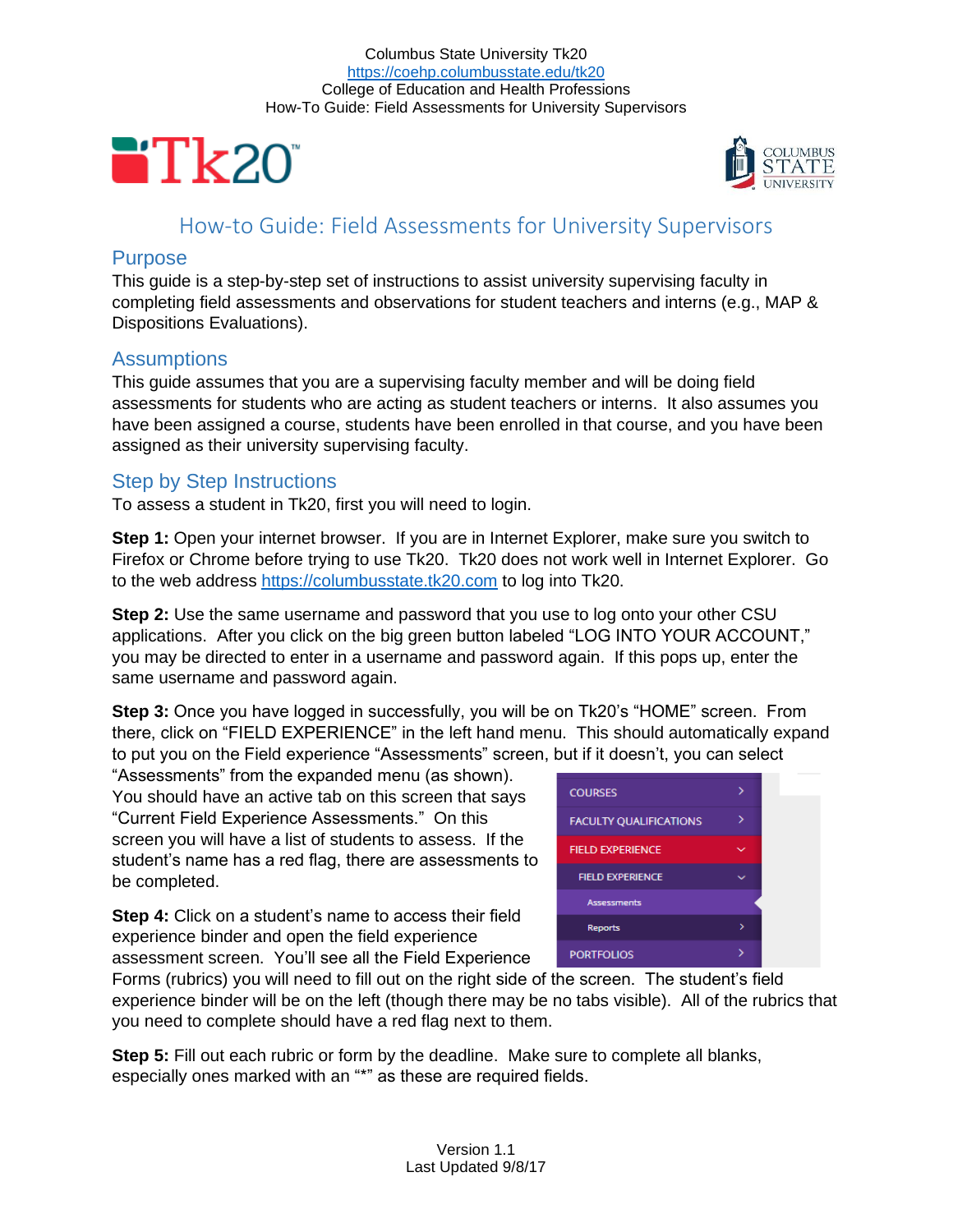#### Columbus State University Tk20 <https://coehp.columbusstate.edu/tk20> College of Education and Health Professions How-To Guide: Field Assessments for University Supervisors

**Step 6:** Make sure to click "Complete" after you finish each form or rubric. This button will be in the lower right part of the screen -- you may have to scroll all the way down. You can click "Save" if you haven't finished filling in the rubric or form and want to complete it later. As you complete each one, the red flag goes away.

**Step 7:** When you have finished all of the forms and rubrics, click "Submit" at the top right to submit all of the student's assessments. This will submit all of your forms and rubrics into the system. You will need to repeat the process for each student.

**If you have any problems during the process, check the Q&A below. If you have any technical problems with the system, contact the Tk20 Coordinator: Thomas Dailey @ 706- 507-8738 or tk20@columbusstate.edu.**

# Common Questions and Answers

**Question: When I go to the "ASSESSMENTS" screen, it says "There is no data to display" under the "Current Field Experience Assessments." Where is the list of students I need to assess?**

Check with the SAFE office to make sure you are listed as the faculty assessor for the students you are supervising. Though you may be assigned as the instructor for the field experience course, you'll also need to be assigned as the assessor for each student in their field experience binder.

Another solution may be your active role in Tk20. If you have more than one role (program administrator for example), you will need to click on your name in the upper right corner of the screen and switch your role to "faculty." The university supervisor assessor role for the field experience binders is set to be a faculty member, so only the faculty role can assess a student's field experience binder.

### **Question: When I try to submit I'm getting a message pop-up that says: "columbusstate.tk20.com says: Please complete the required field(s) in:" and then lists forms. What do I need to do?**

On some forms, there are required fields that must be filled out. The form will save with no issues, but when you try to submit the entire binder, you'll get the pop-up error along with a list of every form that has a required field that is missing. The most common field missed is "Date of Observation" but any field marked with an "\*" is required and must be filled out. Go back and check each form listed and look for missing required fields.

## **Question: I filled out the required form, but it will not let me submit the form. Tk20 says "Please complete the Field Experience Form(s)." Why can't I submit?**

The "Submit" button is only used when you have completed the entire binder. The system will not allow you to submit unless you have completed all of your forms and you won't need to do this until the end of the semester. When you complete the first form, just save it. Once all forms have been completed and saved, then you can submit without a problem.

## **Question: I'm done with the rubric, but when I try to click the "Submit" button, I can't because it's grayed out. How do I submit the rubric?**